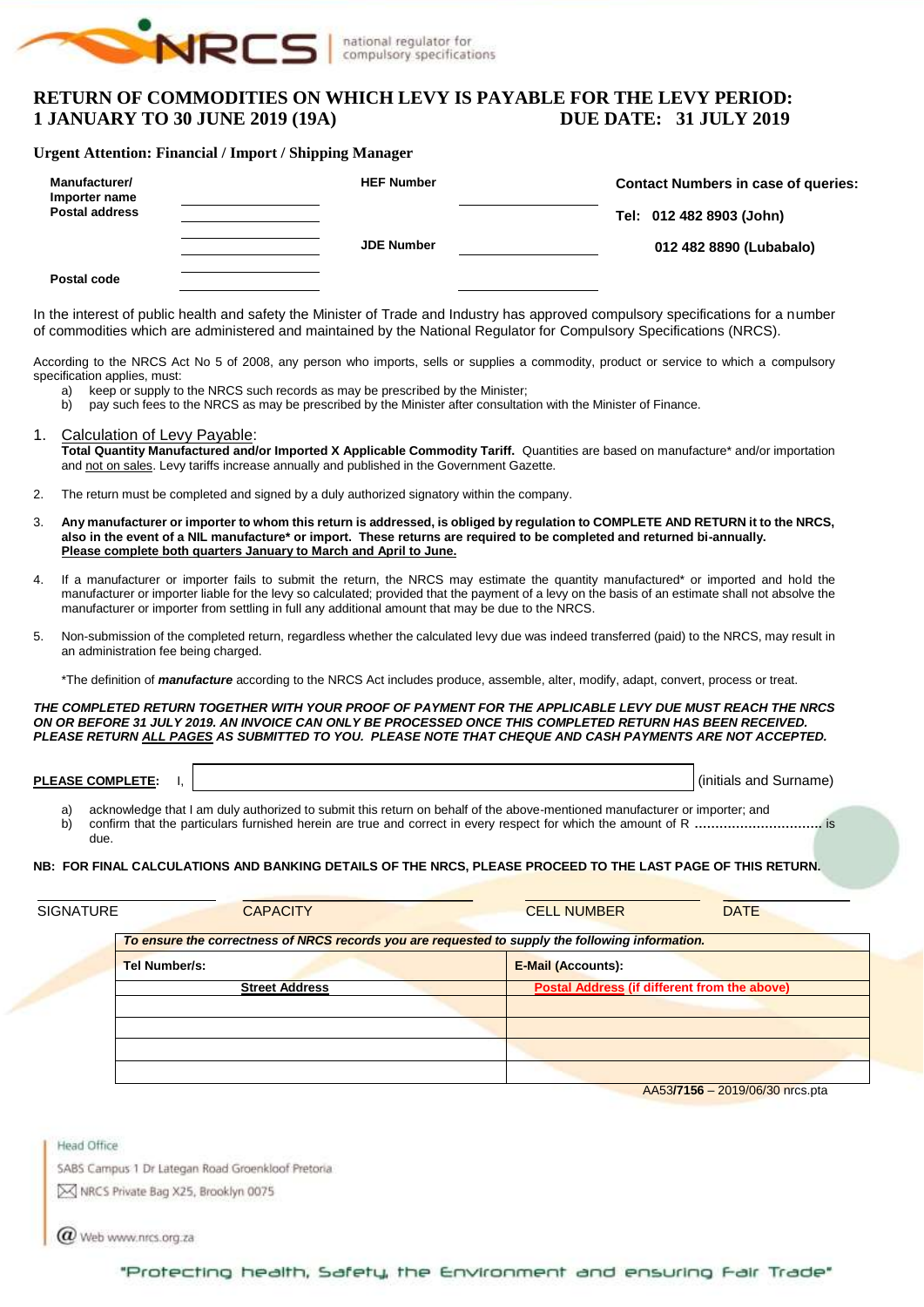## **7156 / January to June 2019 (19A)**

|        |                                                                                                                                                |                                        |                                    | <b>MOTOR VEHICLES</b>                  |                                    |              |      |               |              |             |
|--------|------------------------------------------------------------------------------------------------------------------------------------------------|----------------------------------------|------------------------------------|----------------------------------------|------------------------------------|--------------|------|---------------|--------------|-------------|
| Code   | Description of commodity                                                                                                                       | Quantity<br>Manufactured<br>Jan to Mar | Quantity<br>Imported<br>Jan to Mar | Quantity<br>Manufactured<br>Apr to Jun | Quantity<br>Imported<br>Apr to Jun | <b>Total</b> | Unit | <b>Tariff</b> | Levy payable |             |
| 85200  | Category N1 (Light Commercial Vehicles)<br>(VC 8024)                                                                                           |                                        |                                    |                                        |                                    |              | Item | R 19,64       |              |             |
| 85211  | Category N2 and N3 (Heavy Commercial Vehicles)<br>(VC 8025)                                                                                    |                                        |                                    |                                        |                                    |              | Item | R 285,65      |              |             |
| 85222  | Category M1 (Passenger Vehicles)<br>(VC8022)                                                                                                   |                                        |                                    |                                        |                                    |              | Item | R 19,43       |              |             |
| 85233  | Category M2 (Buses)<br>(VC 8023)                                                                                                               |                                        |                                    |                                        |                                    |              | Item | R 316,44      |              |             |
| 852333 | (VC 8023)<br>Category M3 (Buses)                                                                                                               |                                        |                                    |                                        |                                    |              | Item | R 316,44      |              |             |
| 85244  | Category O1 - Trailers, GVM not exceeding 750 kg<br>(VC 8026)                                                                                  |                                        |                                    |                                        |                                    |              | Item | R 34,14       |              |             |
| 85255  | Category O2 - Trailers, GVM 750 kg up to 3 500 kg (VC 8026)                                                                                    |                                        |                                    |                                        |                                    |              | Item | R 34,14       |              |             |
| 85266  | Category O3 -Trailers, GVM 3 500 kg up to 10 000 kg<br>(VC 8027)                                                                               |                                        |                                    |                                        |                                    |              | Item | R 124,16      |              |             |
| 85267  | Category O4 - Trailers, GVM exceeding 10 000 kg<br>(VC 8027)                                                                                   |                                        |                                    |                                        |                                    |              | Item | R 124,16      |              |             |
| 85277  | Custom built Bodies and Modifications/ Conversions<br>(VC 8023)<br>for vehicles in category M2 (Buses)                                         |                                        |                                    |                                        |                                    |              | Item | R 316,44      |              |             |
| 852777 | Custom built Bodies and Modifications/Conversions<br>(VC 8023)<br>for vehicles in category M3 (Buses)                                          |                                        |                                    |                                        |                                    |              | Item | R 316,44      |              |             |
| 85366  | Agricultural Tractors (Slow Moving Vehicles)<br>(VC 8057)                                                                                      |                                        |                                    |                                        |                                    |              | Item | R 215,39      |              |             |
| 85377  | Custom built Bodies and Modifications/Conversions<br>for category M1 and N1 (Light Passenger and<br>Commercial Vehicles)<br>(VC8022 & VC 8024) |                                        |                                    |                                        |                                    |              | Item | R 14,72       |              |             |
| 85388  | Custom built Bodies and Modifications/Conversions<br>for category N2 (Heavy Commercial Vehicles)<br>(VC 8025)                                  |                                        |                                    |                                        |                                    |              | Item | R 29,44       |              |             |
| 85399  | Custom built Bodies and Modifications/Conversions<br>(VC 8025)<br>for category N3 (Heavy Commercial Vehicles)                                  |                                        |                                    |                                        |                                    |              | Item | R 40,86       |              |             |
| 85400  | Motor Cycles $L1 - L7$<br>(VC 9098)                                                                                                            |                                        |                                    |                                        |                                    |              | Item | R 58,16       |              |             |
|        |                                                                                                                                                |                                        |                                    |                                        |                                    |              |      |               |              | Page 3 of 5 |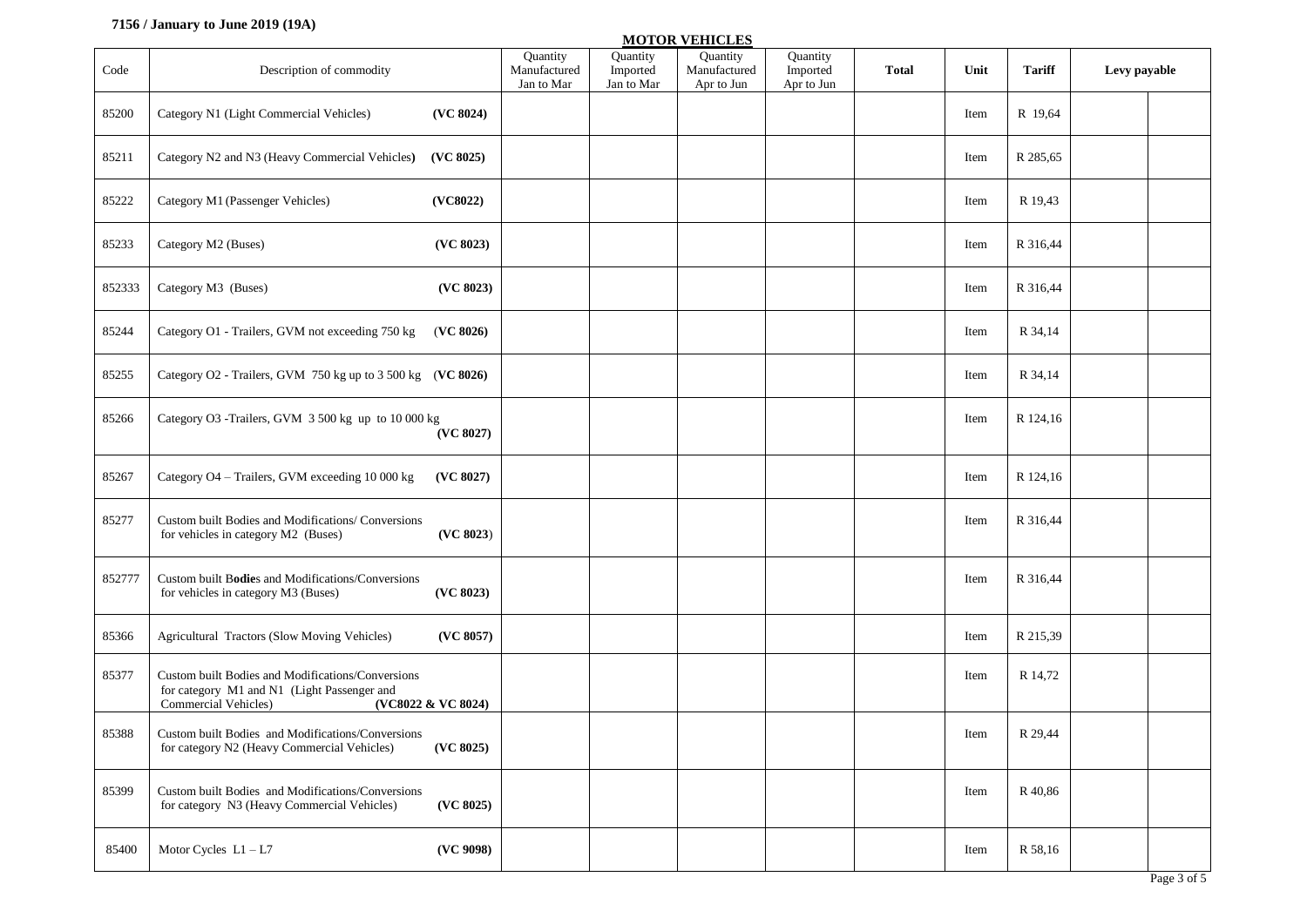#### **REPLACEMENT BRAKE / FRICTION MATERIAL – MOTOR VEHICLES**

| Code | Description of commodity                                                                                                                             | Quantity<br>Manufactured<br>Jan to Mar | Quantity<br>Imported<br>Jan to Mar | Quantity<br>Manufactured<br>Apr to Jun | Quantity<br>Imported<br>Apr to Jun | <b>Total</b> | Unit     | <b>Tariff</b>      | Levy payable |  |
|------|------------------------------------------------------------------------------------------------------------------------------------------------------|----------------------------------------|------------------------------------|----------------------------------------|------------------------------------|--------------|----------|--------------------|--------------|--|
| 8528 | Replacement disc brake pad for categories M1 and N1<br>(VC 8053)<br>road vehicles (including minibuses)                                              |                                        |                                    |                                        |                                    |              | Axle set | R <sub>0</sub> .73 |              |  |
| 8534 | Replacement disc brake pad for categories M2<br>(excluding minibuses) M3, N2, N3 O2 O3 and<br>(VC 8053)<br>O <sub>4</sub> road vehicles              |                                        |                                    |                                        |                                    |              | Axle set | R8,17              |              |  |
| 8530 | Replacement roll-stock friction material for categories<br>M, N and O road vehicles (including minibuses)<br>(VC 8053)                               |                                        |                                    |                                        |                                    |              | Per 1 m  | R0,60              |              |  |
| 8529 | Replacement brake shoe friction material segment<br>for categories M, N and O road vehicles,<br>(VC 8053)<br>and minibuses                           |                                        |                                    |                                        |                                    |              | Segment  | R <sub>0,22</sub>  |              |  |
| 8535 | Replacement brake shoe friction material segment<br>for categories M2 (excluding minibuses),<br>(VC 8053)<br>M3, N2, N3, O2, O3 and O4 road vehicles |                                        |                                    |                                        |                                    |              | Segment  | R0,67              |              |  |

#### **REPLACEMENT LIGHTS & SAFETY GLASS – MOTOR VEHICLES**

| Code | Description of commodity                                                    | Quantity<br>Manufactured<br>Jan to Mar | Quantity<br>Imported<br>Jan to Mar | Quantity<br>Manufactured<br>Apr to Jun | Quantity<br>Imported<br>Apr to Jun | <b>Total</b> | Unit | <b>Tariff</b>       | Levy payable |  |
|------|-----------------------------------------------------------------------------|----------------------------------------|------------------------------------|----------------------------------------|------------------------------------|--------------|------|---------------------|--------------|--|
| 8610 | (VC 8050)<br>Replacement secondary lights for motor vehicles                |                                        |                                    |                                        |                                    |              | Item | R2,26               |              |  |
| 8611 | (VC 8049)<br>Replacement headlights for motor vehicles                      |                                        |                                    |                                        |                                    |              | Item | R3,45               |              |  |
| 8612 | Replacement incandescent lamps for motor vehicles (VC 8048)                 |                                        |                                    |                                        |                                    |              | Item | R <sub>0</sub> , 14 |              |  |
| 8615 | (VC 8048)<br>Replacement halogen lamps for motor vehicles                   |                                        |                                    |                                        |                                    |              | Item | R <sub>0,29</sub>   |              |  |
| 8613 | Replacement safety glass (laminated) for use in road vehicles<br>(VC 8051)  |                                        |                                    |                                        |                                    |              | Item | R3,45               |              |  |
| 8614 | Replacement safety glass (toughened) for use in motor vehicles<br>(VC 8051) |                                        |                                    |                                        |                                    |              | Item | R2,26               |              |  |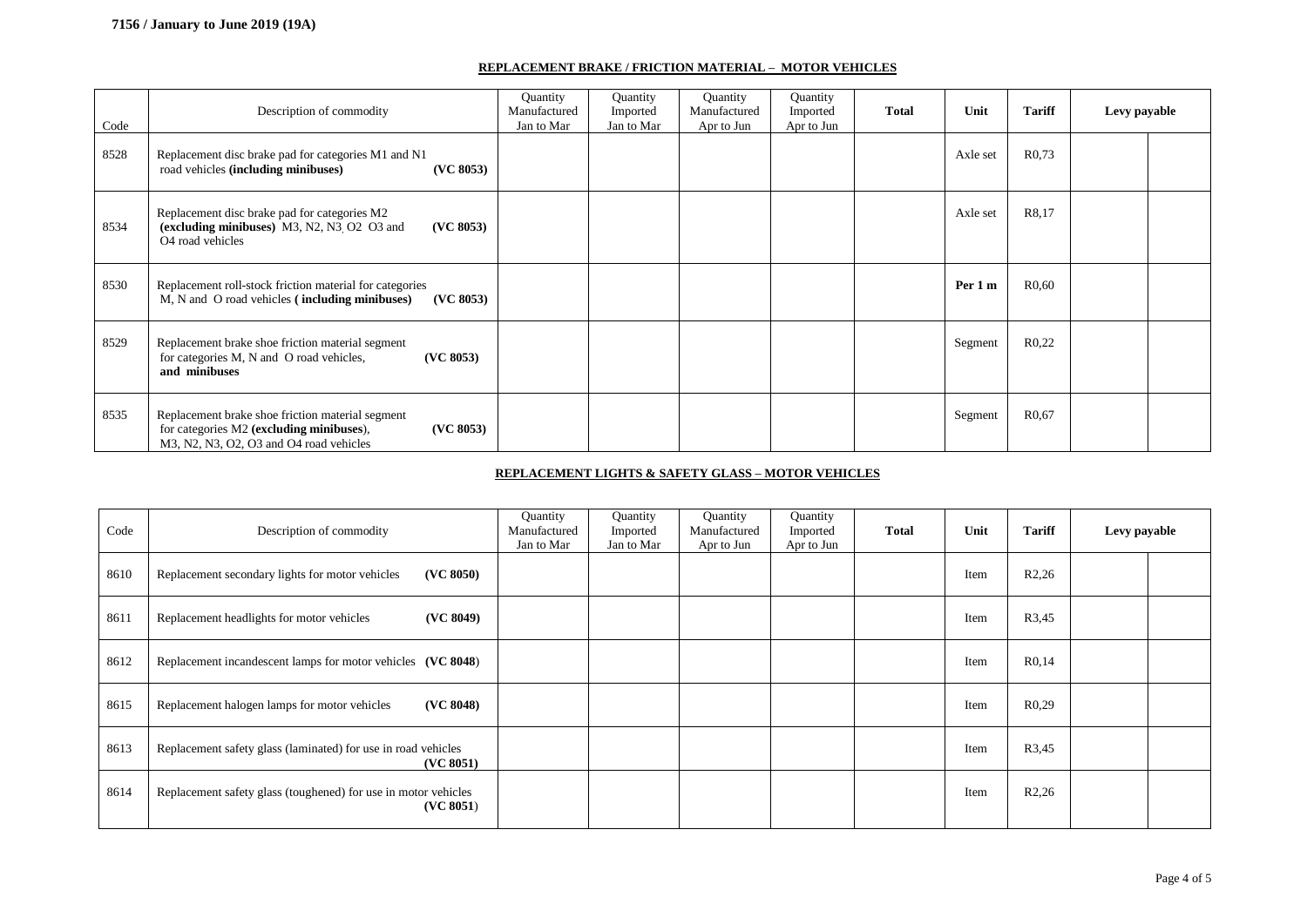#### **MOTORING REQUISITES**

## **PLEASE NOTE: TOTAL QUANTITY TO BE ROUNDED OFF TO THE NEXT FULL UNIT (e.g. 45 liters of 100 liter = 1 UNIT)**

| Code | Description of commodities                                                                     | Quantity<br>Manufactured<br>Jan to Mar | Quantity<br>Imported<br>Jan to Mar | Quantity<br>Manufactured<br>Apr to Jun | Quantity<br>Imported<br>Apr to Jun | <b>Total</b> | Unit           | <b>Tariff</b>       | Levy payable |  |
|------|------------------------------------------------------------------------------------------------|----------------------------------------|------------------------------------|----------------------------------------|------------------------------------|--------------|----------------|---------------------|--------------|--|
| 3610 | (VC 8013)<br>Hydraulic brake and clutch fluid                                                  |                                        |                                    |                                        |                                    |              | 100 liter      | R8,28               |              |  |
| 3611 | Ball type couplings and towing brackets for<br>towing caravans and light trailers<br>(VC 8065) |                                        |                                    |                                        |                                    |              | Item           | R3,53               |              |  |
| 8210 | (VC 8033)<br>Child restraining devices for use in motor vehicles                               |                                        |                                    |                                        |                                    |              | Item           | R <sub>12</sub> ,04 |              |  |
| 8410 | Elastomeric cups and seals for hydraulic brake<br>(VC 8080)<br>systems - Loose                 |                                        |                                    |                                        |                                    |              | <b>Per 100</b> | R8,98               |              |  |
| 8411 | Elastomeric cups and seals for hydraulic brake<br>(VC 8080)<br>systems - kit form              |                                        |                                    |                                        |                                    |              | Per Kit        | R <sub>0</sub> ,40  |              |  |
| 8510 | Safety helmets for motor cyclists<br>(VC 8016)                                                 |                                        |                                    |                                        |                                    |              | Item           | R4,04               |              |  |

#### **TYRES**

| Code | Description of commodities                                          | <b>Quantity</b><br>Manufactured<br>Jan to Mar | Quantity<br>Imported<br>Jan to Mar | <b>Quantity</b><br>Manufactured<br>Apr to Jun | Quantity<br>Imported<br>Apr to Jun | <b>Total</b> | Unit | <b>Tariff</b>     | Levy payable |  |
|------|---------------------------------------------------------------------|-----------------------------------------------|------------------------------------|-----------------------------------------------|------------------------------------|--------------|------|-------------------|--------------|--|
| 8230 | (VC 8056)<br>New tyres - for passenger vehicles and their trailers  |                                               |                                    |                                               |                                    |              | Item | R <sub>0.29</sub> |              |  |
| 8231 | (VC 8059)<br>New tyres - for commercial vehicles and their trailers |                                               |                                    |                                               |                                    |              | Item | R <sub>0.40</sub> |              |  |